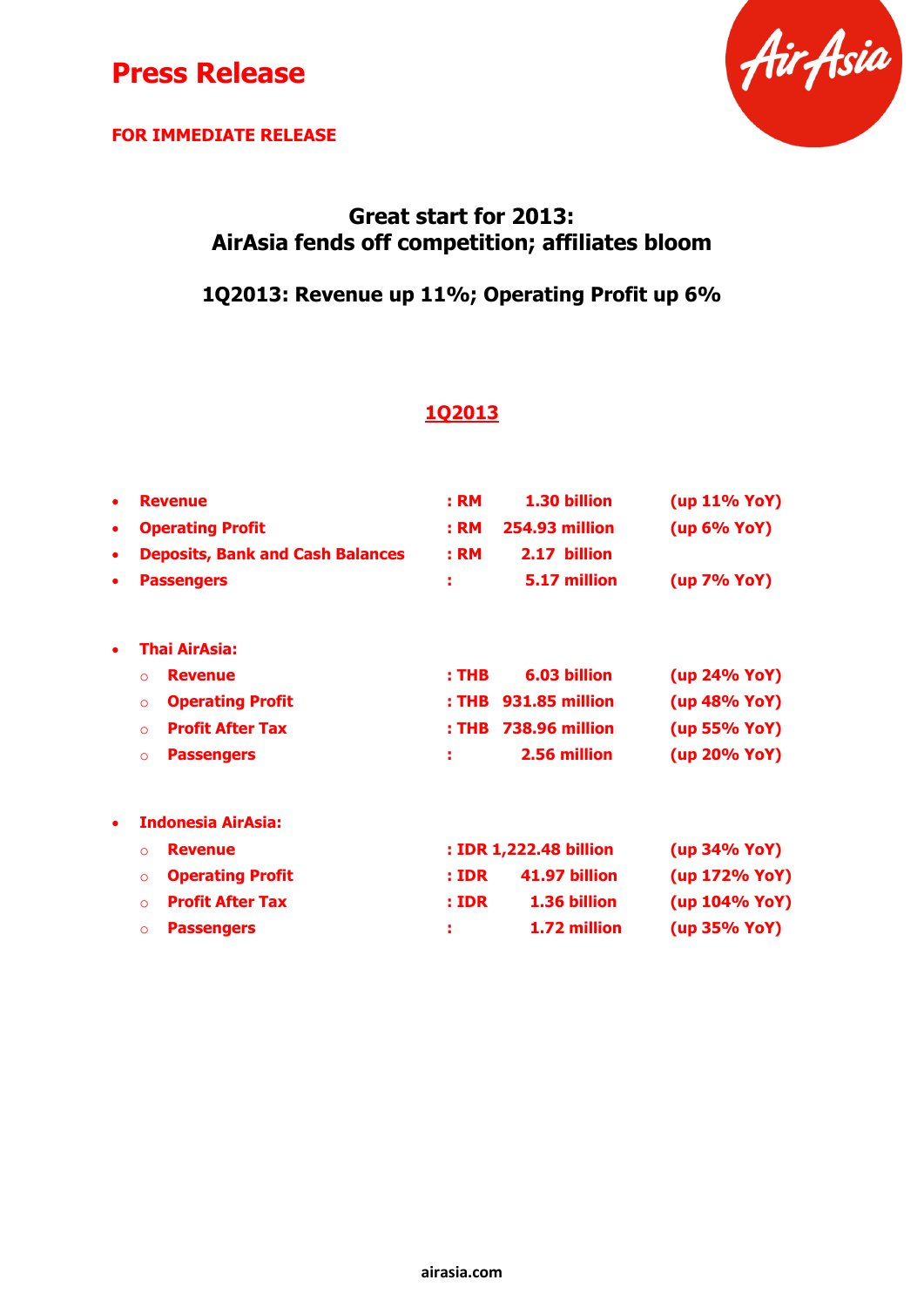

#### **FOR IMMEDIATE RELEASE**

LOW COST TERMINAL SEPANG, 22 May 2013 – AirAsia Berhad ("AirAsia" or the "Company") today reported its results for the quarter ended 31 March 2013 ("1Q13").

The Company posted strong quarterly revenue of RM1.30 billion, up 11% from revenue of RM1.17 billion reported in the same quarter last year. The growth was attributed to the increase in the number of passengers carried which grew 7% to 5.17 million, an increase in ancillary income per pax and average fare, and addition of capacity as the number of aircraft operating in Malaysia increased to 66. Demand in terms of load factor remained strong at 79% despite the 9% increase in capacity this quarter.

In 1Q13, AirAsia recorded a 6% increase in operating profit year-on-year ("y-o-y") to RM254.93 million, resulting from the increase in revenue whilst cost remained in check with no one off volatility.

AirAsia Berhad CEO, Aireen Omar said "The Company has started off the year strongly, driven by an outstanding financial performance last year. In the first quarter of 2013, we recorded an increase of 11% in revenue attributed by the rise in the number of passengers carried. On top of that, our ancillary business is starting to gain traction with a 7% increase to RM42 per passenger from the same quarter last year."

Aireen highlighted, "I am happy to see that our initiatives to further reduce costs are beginning to materialise with higher staff productivity leading to a reduction in staff cost. Measured by cost per available seat per kilometer ("CASK"), CASK ex-fuel was down by an impressive 5% at 6.83 sen as compared to 7.18 sen the same period last year. But due to the increase in the average fuel price, the overall CASK stood at 13.62 sen, which is flat y-o-y."

The Company's revenue, measured in terms of revenue per available seat per kilometer ("RASK"), remained at the same level of 16.89 sen. This was achieved from a 2% increase in average fare in 1Q13 to RM180 from RM177 the previous year which offset the 1% decline in load factor. This demonstrates the success of our routes, service quality and strong brand creating a continuous demand of passenger growth every year. Ancillary income per pax in this quarter has grown to RM42 from RM40 y-o-y backed by strong numbers coming in from baggage and cargo.

Aireen added, "Our cash position is comfortable at RM2.17 billion in deposits, bank and cash balances and we continue to manage our net gearing level which currently stood at 1.38 times as at 31 March 2013. We have also received positive feedback from investors regarding the formalisation of a dividend policy which is to pay 20% of annual net operating profit. This is more evidence of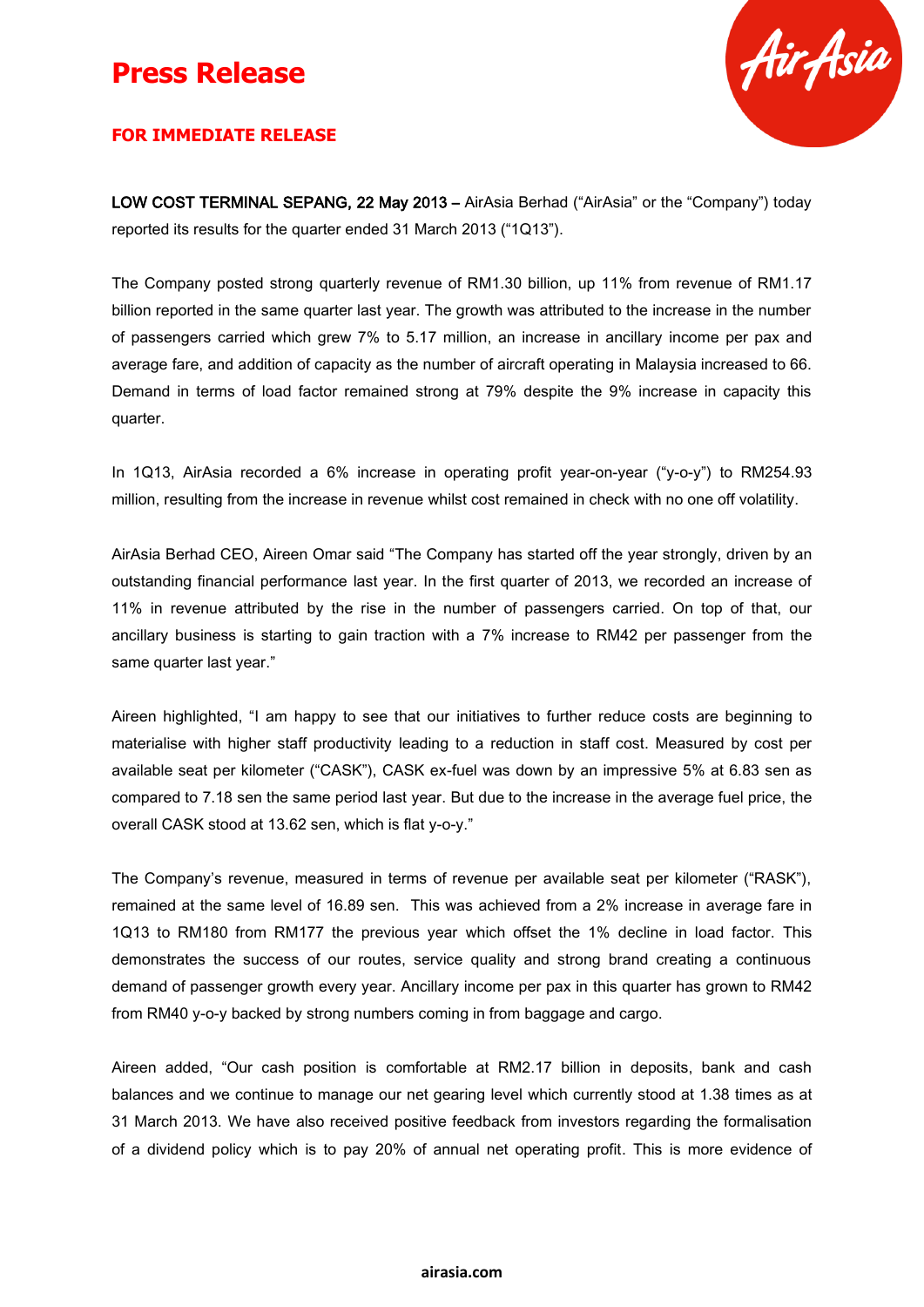

#### **FOR IMMEDIATE RELEASE**

AirAsia's strong position in terms of balance sheet which enables the company to reward our loyal shareholders."

"Discipline in cost is one of the many factors is that sets us apart from our competitors. The key is to remain focused on our business model by offering low fares, optimising aircraft utilisation, maintaining single fleet commonality, and achieving on-time performance by ensuring operational efficiency," said Aireen.

Thai AirAsia ("TAA") posted record revenue of THB6.03 billion in 1Q13, up 24% from the same period last year. Operating profit was up 48% y-o-y to THB931.85 million which led to a 19% increase in profit after tax at THB738.96 million this quarter. Thai AirAsia's CEO, Tassapon Bijleveld said, "It is another excellent quarter for Thai AirAsia, with the 24% increase in revenue which led to a 55% increase in profit after tax and 4% rise in RASK. This was driven by the 20% increase in the number of passengers carried, thanks to the booming China routes. Despite adding another 4 aircraft to 28 as compared to 24 during the same period last year, our load factor remained impressive at 87%." TAA's ancillary income per pax also saw a slight increase from THB354 to THB357, with the highest contributor being baggage.

Indonesia AirAsia ("IAA") posted another profitable quarter with revenue up by 34% to IDR1,222.48 billion from IDR911.35 billion. Operating profit saw an impressive 172% increase to IDR41.97 billion from IDR15.45 billion reported during the same period last year. IAA's 1Q13 profit after tax was IDR1.36 billion – up 104% y-o-y. IAA's CEO, Dharmadi added "Our strategy of building our distribution channels and building the AirAsia brand across Indonesia is starting to bear fruit, as proven in our numbers and also improved performance on key competitive routes. IAA's ancillary business is also improving as our ancillary income per pax grew 5% from IDR138,448 to IDR145,773 y-o-y, with high contribution from baggage and assigned seat." IAA currently has 22 aircraft.

Philippines' AirAsia ("PAA") recently turned a new chapter when it announced the strategic alliance with the third largest airline in the Philippines, Zest Air. Maan Hontiveros, Philippines' AirAsia CEO said, "With this partnership in place, other than our current base in Clark, PAA would be able to operate from the main airport in Manila as well. This helps us to attract feeder traffic into Clark and leverage on Zest Air's attractive slots from Manila. As Zest Air inventory is now available on AirAsia website, it will be part of the AirAsia Group's network and will enhance access to North Asia." At the end of March, PAA operates 2 aircraft and recorded a load factor of 76% in 1Q13.

Operating from a high cost environment, AirAsia Japan ("AAJ") has harder challenges to face as compared to the other associates. AirAsia are now in discussions with our partners there to ensure that both parties agree on a turnaround plan for AAJ to assure a return on investment in the future.

#### **airasia.com**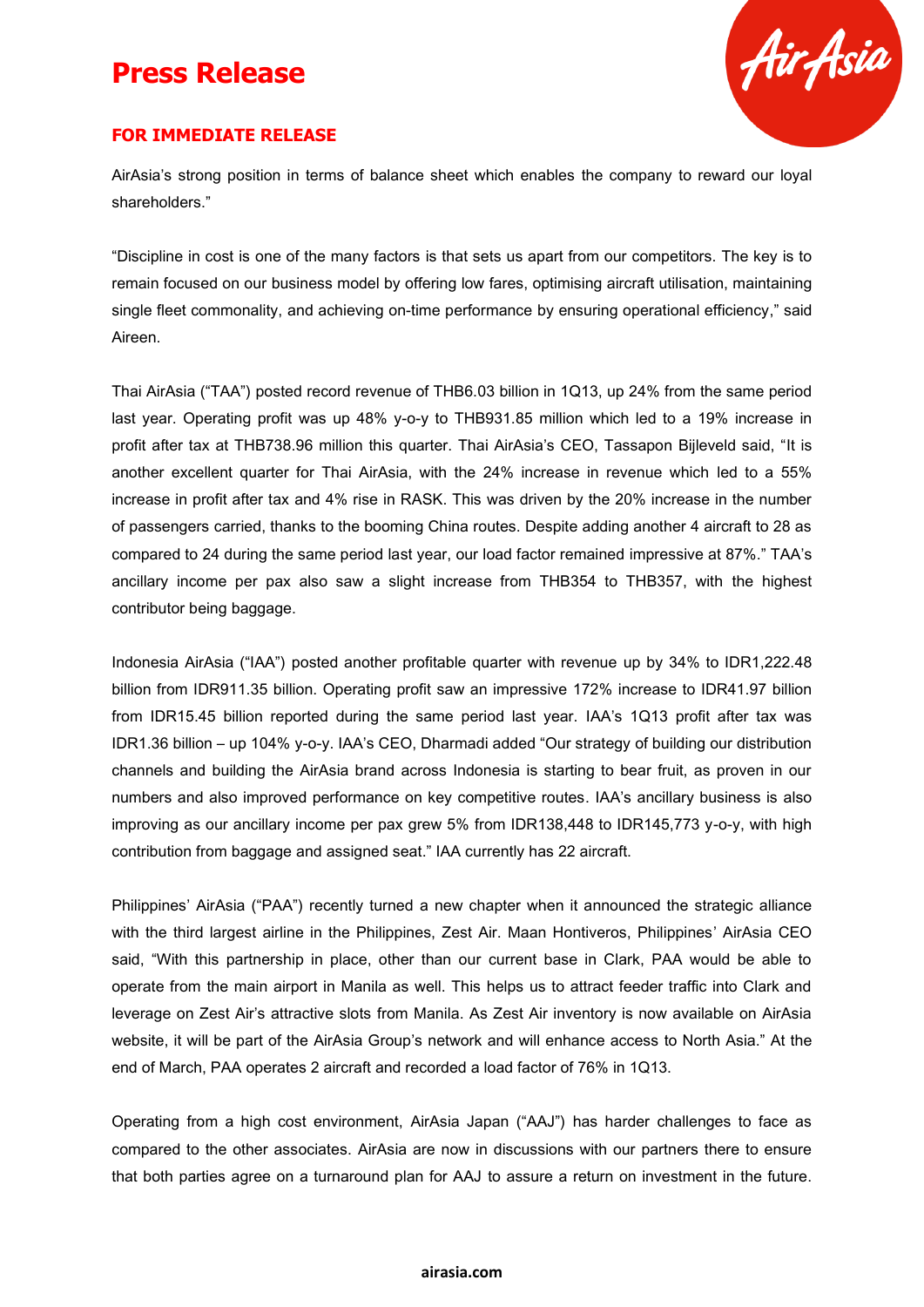

#### **FOR IMMEDIATE RELEASE**

The newly appointed CEO of AAJ, Yoshinori Odagiri said, "Cost has proven to be our toughest challenge here in AAJ but I strongly believe this can be driven down once more scale is introduced. As a means of improving yield, we recently introduced our second hub which is Nagoya and announced a new route this quarter, Nagoya – Fukuoka." AAJ operates 4 aircraft as at the end of March and recorded a load factor of 70% in 1Q13.

#### **Outlook**

On the outlook on the competitive landscape, Aireen said, "AirAsia constantly embrace challenges and will continue to prove ourselves as the cost leader in this industry. Our strong brand and extensive network are among our best assets."

"This year, MAA will take delivery of 6 aircraft to mainly cater to the increase in frequencies on our existing and high load routes. We were initially looking at adding 10 aircraft this year but as a Group we decided to make room for the associates to grow, primarily TAA and the upcoming AirAsia India ("AAI"). In addition, with the recent announcement of KLIA2 being delayed, we are certain current LCCT airport capacity will be a constraint."

With regard to Group updates, AirAsia Group CEO Tony Fernandes said, "Around 174 million passengers have flown with AirAsia since we started 11 years ago. 160 routes, 81 destinations, 18 countries, 17 hubs, 124 aircraft – all these are impressive numbers which would not have been possible without the 10,000 dedicated Allstars we have across the region. It has been a good start for 2013. There was a big structural change in 2012 with the set-up of regional functions which was necessary as the Group gets bigger. Now, everything is pretty much in place and everyone is in fullgear mode to take on the second decade head on. 2013 is the start of new era for the AirAsia Group. We have new people on board and existing Allstars wearing new hats, bringing fresh and innovative ideas to the table, which is always needed in an organisation as big as ours."

He added, "Since Kamarudin and I are able to focus more on regional strategies now and we believe this structure is working well, everyone will be seeing a lot more development from AirAsia Group as we expand ourselves and grow stronger in each market we operate in and ensuring our affiliates blossom. MAA will continue to be the leader in terms of financial strength and they will focus on retaining their market dominance by focusing on cost discipline and driving ancillary products. It is important not to be complacent, especially with the new competitive landscape in the country. The Group's other success story, TAA, will focus on increasing frequencies on domestic sectors which will be supported by the popular international sectors to China and Indochina. IAA's strategy for 2013 is to grab market share on key domestic routes, while maintaining its position in the international sector.

#### **airasia.com**